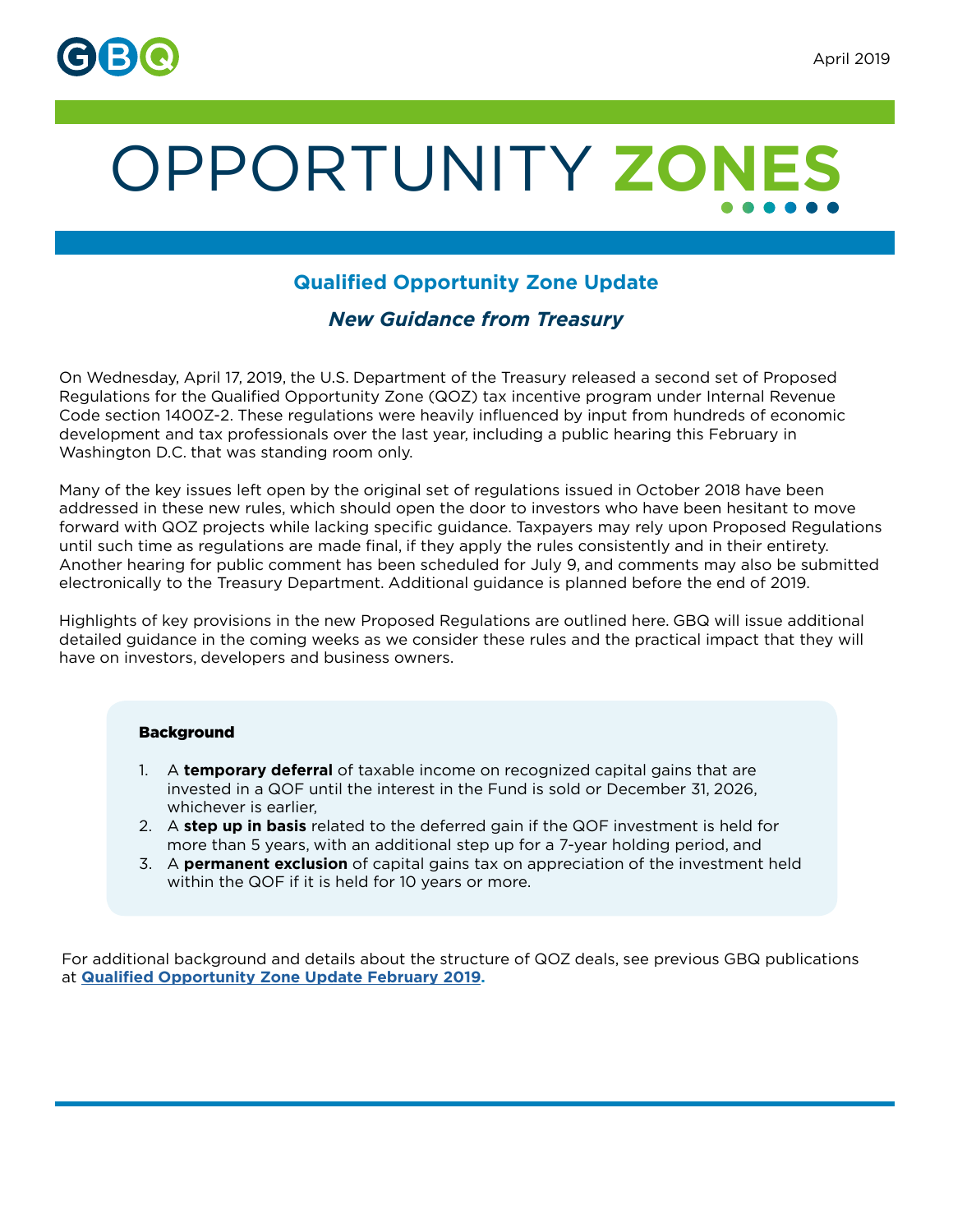

### Highlights of the New Regulations

**Substantially All:** Used throughout the original legislation, the phrase "substantially all" lacked specific definition in most contexts. The Proposed Regulations provide that a qualified opportunity zone business is a trade or business in which substantially all (at least 70%) of the tangible property owned or leased by the taxpayer is "qualified opportunity zone business property."

Qualified opportunity zone business property is tangible property that meets the following requirements:

- 1. The tangible property was acquired by purchase after 12/31/17,
- 2. The original use of such property in the qualified opportunity zone begins with the business, or the business substantially improves the property, and
- 3. For substantially all of the business' holding period of the property (now defined as 90%), the property is used in the qualified opportunity zone.

**Original Use:** The original use of tangible property acquired by purchase starts when the property is first placed in service in the opportunity zone for purposes of depreciation or amortization. Used property may qualify if it has not previously been placed into service in the opportunity zone. Additionally, a taxpayer's improvements to leased property by a lessee will satisfy the original use requirement.

Buildings located in an opportunity zone that have been vacant for five years prior to the purchase by a qualified opportunity fund or a qualified opportunity zone business will satisfy the "original use" requirements. The original use requirement is not applicable to land, but land must be used in a trade or business, not simply held for investment, in order to qualify.

**Leases:** Tangible property that is leased within an opportunity zone after 12/31/17 may qualify as qualified opportunity zone business property, provided that it is a "market rate lease" and meets the 70% use requirement. If the lessor and lessee are related parties, the opportunity zone business or the opportunity fund may not make prepayments to the lessor that exceed 12 months.

**Active Conduct of Business:** For each tax year, at least 50% of the gross income of a QOZ business must be derived from the active conduct of a trade or business in the QOZ. Further, a substantial portion of the intangible property of a QOZ business must be used in the active conduct of a trade or business in a QOZ.

The Proposed Regulations provide three safe harbors for determining whether sufficient income is derived from a trade or business in an opportunity zone for purposes of the 50% test. Businesses only need to meet one of these safe harbor tests:

- 1. 50% of the services performed by employees or independent contractors, as measured by hours worked, are in the zone,
- 2. 50% of the services performed by employees or independent contractors, as measured by compensation dollars, are in the zone, or
- 3. The tangible property of the business is in the zone, AND the management or operational functions performed for the business in the zone are necessary to generate 50% of the gross income of the business.